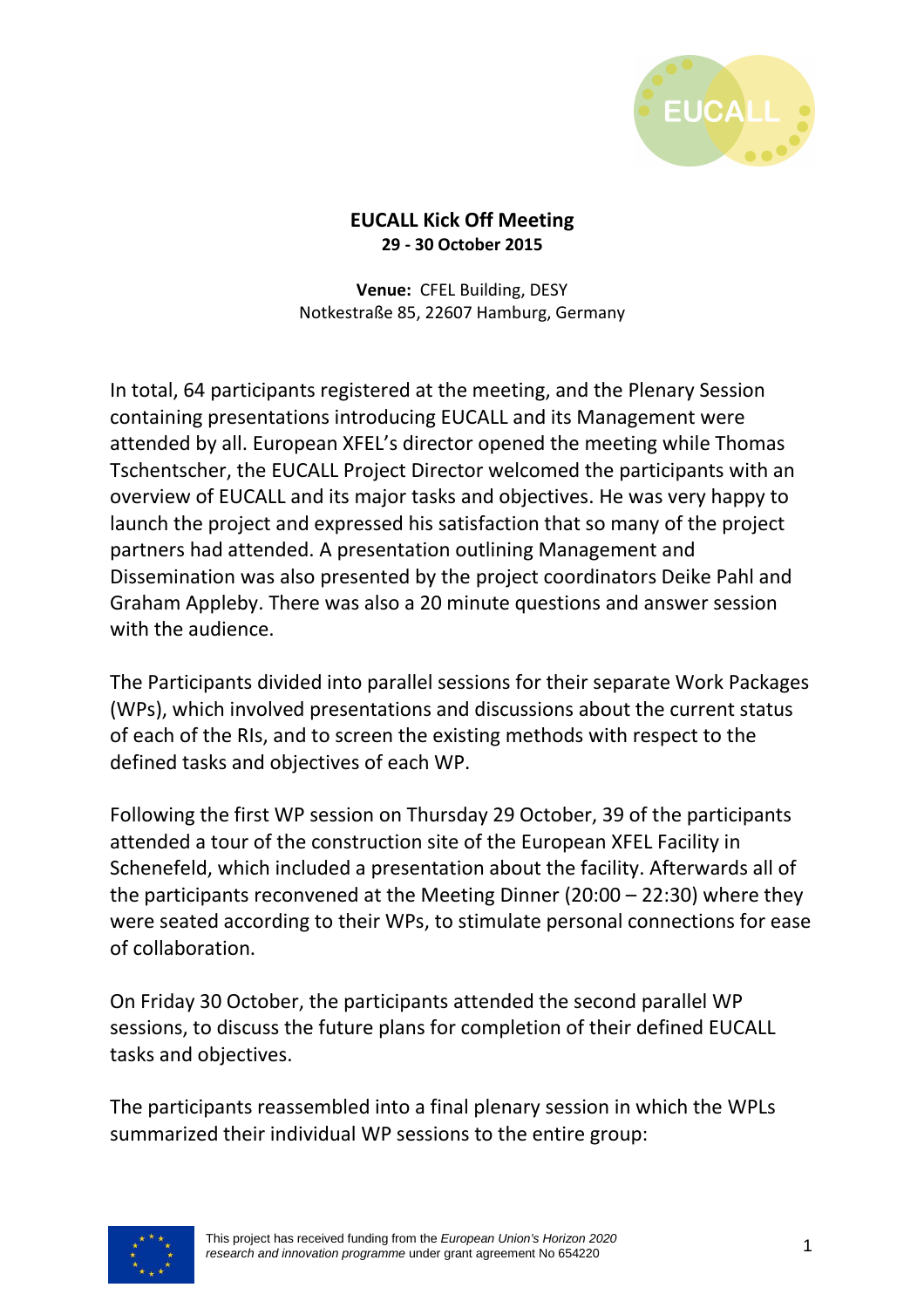

# WP3 – Synergy of Advanced Light Sources:

It was explained that a large part of the discussion had been dedicated to a definition of the actual tasks of the to-be-established Synergy Board (SB) and the way in which the actual tasks and objectives will be performed and completed. It was decided that the WP Leader and Co-leader (WPL and WPC) would prepare a report to specifically define the requirements and tasks for the SB, before nominations for SB members can be made. Employees hired for WP3 (Graham Appleby from XFEL.EU and N.N.s from ELI-NP) will perform the investigations and information collection and analysis as directed by the SB.

# WP4 – Simulation of Experiments

The WPL emphasised that the WP4 members represented a diverse range of experts in many important fields of simulations, which shows great promise for the completion of the WP4 tasks, and that the discussions were held with a very positive mood for the collaboration. In an overview of the steps required to produce the required simulation of experiments, a plan was outlined to link together the previously existing work from each RI to complete EUCALL's tasks and objectives. One of the important outcomes was that the integration of scattering simulations into beam transport simulations can be realized by defining proper interfaces between these simulations, thus leading to a wellorganised road map to realize the goals of the WP.

The WP4 members organised a concrete plan for their next steps in 2016, including the organisation of face-to-face meetings, and video conferences, as well as the creation of mailing lists.

# WP5 – Ultrafast Data Acquisition

The WPL reported that the WP5 discussions were very intense and fruitful and that they have identified the most important and pressing demands on the hardware and software concerning performance and scalability for the applications of the various partners. It was found that most of the WP members were experts in one or two aspects of ultrafast data acquisition, so it will be very beneficial to organize workshops in experience exchange to broaden the expertise of the other WP5 members.

The WP5 members discussed each of their three WP tasks, established the required next steps for follow-ups and plan for a meeting in Feb 2016 in preparation for the upcoming Milestone MS7/MS5.1 in March 2016.

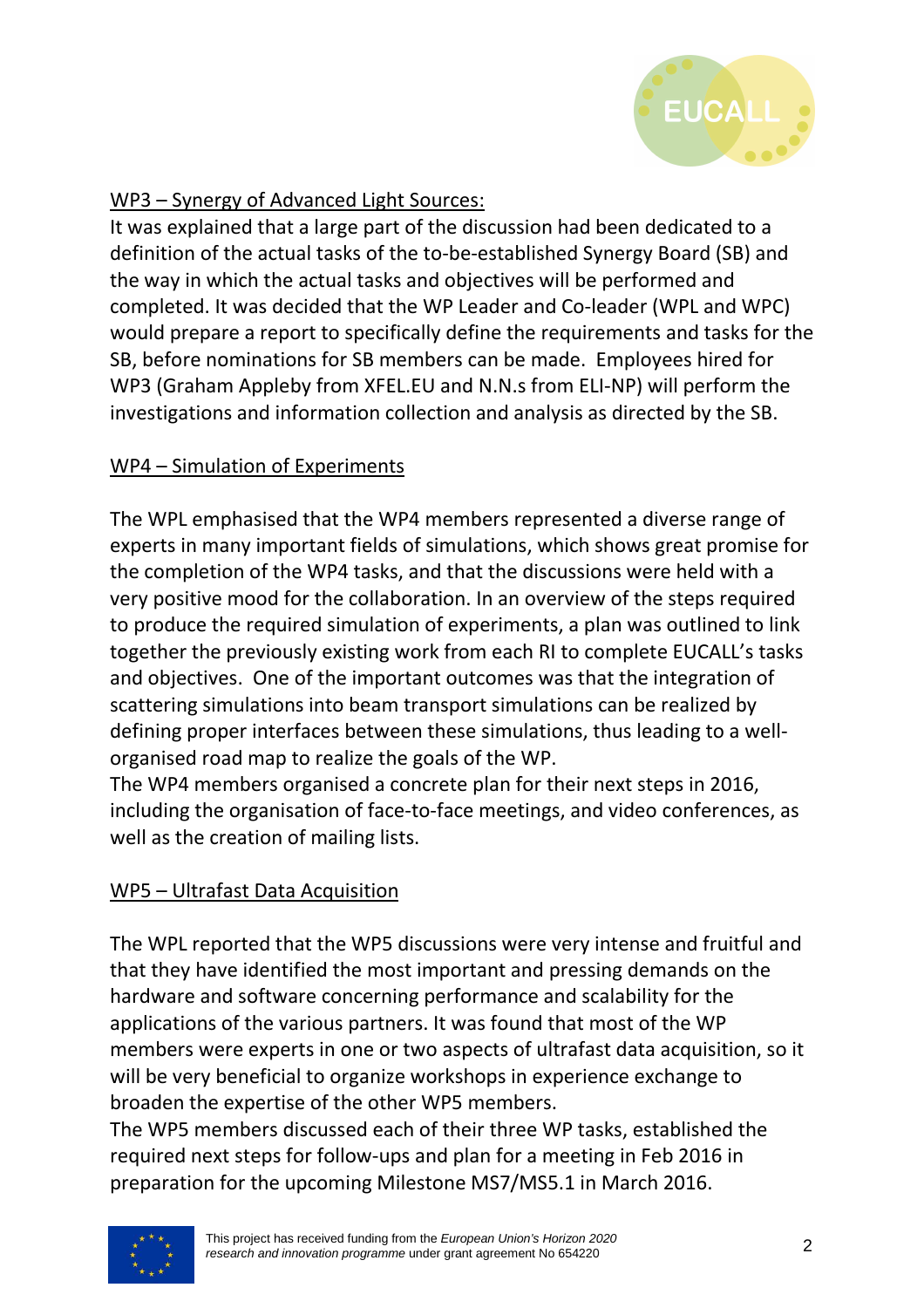

# WP6 – High Repetition Rate Sample Delivery

The WPL welcomed the fact that under EUCALL the two distinct FEL and Optical Laser communities have come together and are well represented in WP6. The WP goals were summarized and the contribution of each RI to the workflow was outlined. The short term plan for Deliverable D6.1-D6.4 was established, as well as the long term plan for D6.5-D6.8. Milestone MS2 / MS6.1 (specification for sample holder and sample stages) is due in Dec 2016 and the WP6 members plan a tele-conference in preparation for this.

# WP7 – Pulse Characterisation and Control

The WPL reported that WP7's members discussed their expertise and the WP tasks, and that well organized approaches for the tasks and deliverables were able to be established during the WP sessions. Several aspects of collaboration, partly exceeding what had been described in the proposal, have been raised and found large interest by the participants. Two schemes for radiation detectors were presented, and it was noted that several of the partners could also contribute their expertise to tasks in which they had not originally been involved. It was also recognized that WP7 would benefit from a stronger participation of the various ELI groups.

WP7 members identified their comfort with the defined Milestones and have already scheduled four face-to-face meetings of WP-sub-groups. They developed ideas for experimental campaigns at each RI and concluded that the WP sessions were very successful and fruitful.

## Summary

The participants gave very positive feedback after the meeting and the WP summaries indicate very lively and constructive discussions. From the coordinators' point of view the Kick-off was very successful in achieving a first and important contact amongst the participants coming from different communities with so far little overlap. This cross-community linking is an important asset for the execution of the EUCALL project. Finally, at 14:00 on Friday 30 October, EUCALL's steering committee met for a two hour meeting at European XFEL.

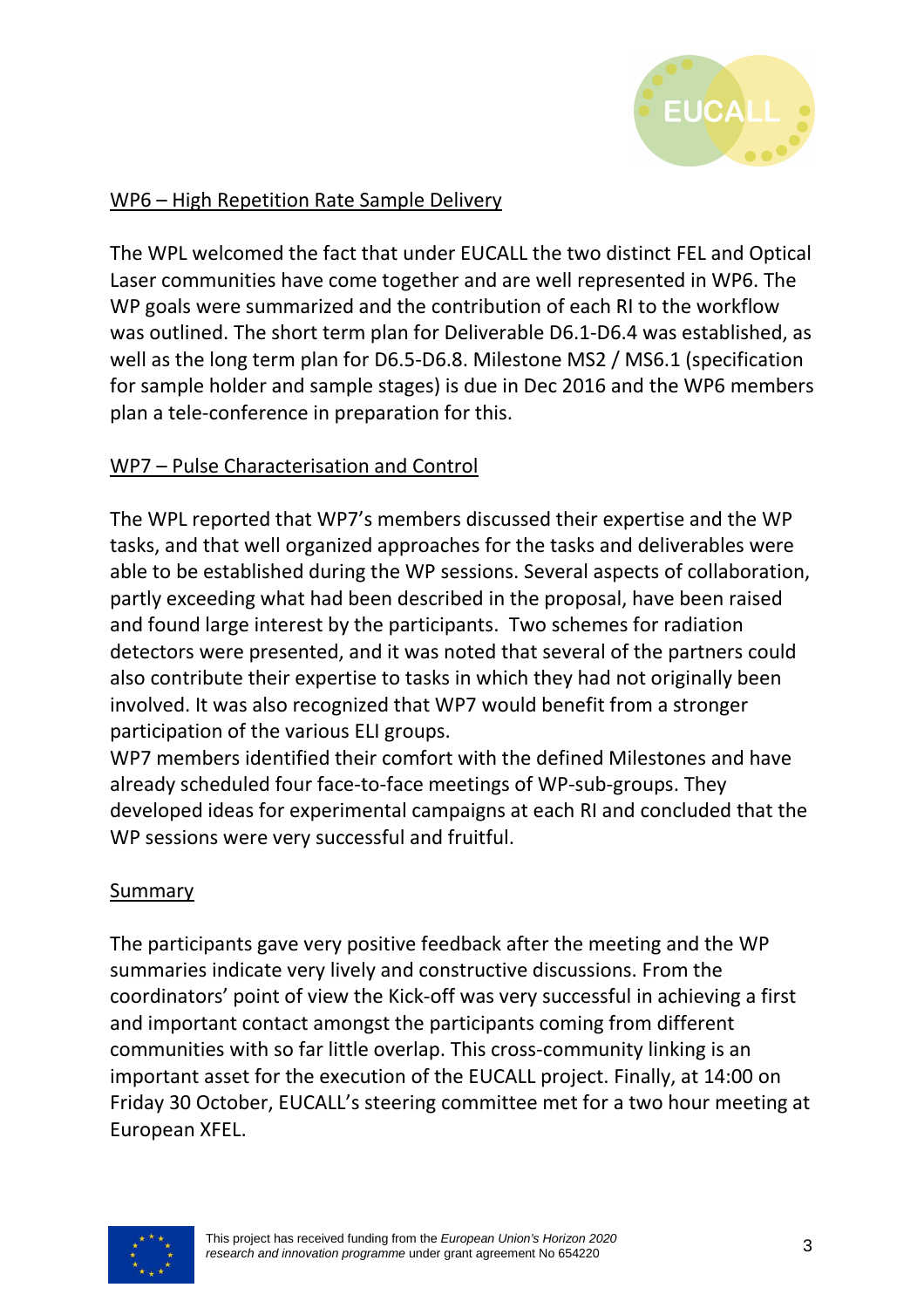

# **EUCALL Kick-off Meeting 29 - 30 October 2015**

#### **Venue: CFEL Building (Building 99), DESY** Notkestrasse 85, 22607 Hamburg, Germany

#### **Thursday 29 October 2015**

| <b>Time</b> | Programme                                                                                                                                                                                                                                                                                                                                                                                                                                                                                                                                                                  |
|-------------|----------------------------------------------------------------------------------------------------------------------------------------------------------------------------------------------------------------------------------------------------------------------------------------------------------------------------------------------------------------------------------------------------------------------------------------------------------------------------------------------------------------------------------------------------------------------------|
| 13:00       | <b>Registration (coffee and snacks provided)</b>                                                                                                                                                                                                                                                                                                                                                                                                                                                                                                                           |
| 14:00       | Welcome note by European XFEL - M. Altarelli / European XFEL                                                                                                                                                                                                                                                                                                                                                                                                                                                                                                               |
| 14:15       | EUCALL - Overview and goals - T. Tschentscher / European XFEL                                                                                                                                                                                                                                                                                                                                                                                                                                                                                                              |
| 15:00       | Administrative procedures - D. Pahl & G. Appleby / European XFEL                                                                                                                                                                                                                                                                                                                                                                                                                                                                                                           |
| 15:30       | <b>Coffee Break</b>                                                                                                                                                                                                                                                                                                                                                                                                                                                                                                                                                        |
| 16:00       | Work package meetings: Part 1 - Establishing the status & expectations<br>In these sessions the status, existing know-how, and requirements at partners to<br>the respective WP shall be presented by the partners to form a common know-<br>ledge basis about the status and requirements of each partner. In addition,<br>relevant project external developments shall be addressed.<br>WP3 - SYNERGY Seminar Room SI<br>$WP4-SIMEX$<br><b>Seminar Room SII</b><br>$WP5 - UFDAC$<br><b>Seminar Room SIII</b><br>$WP6 - HIREP$<br>Room 01.024<br>WP7-PUCCA<br>Room 01.060 |
| 18:00       | Departure for European XFEL site visit and dinner                                                                                                                                                                                                                                                                                                                                                                                                                                                                                                                          |
| 20:00       | Dinner at Restaurant Fischclub Blankenese<br>Strandweg 30a, 22587 Hamburg                                                                                                                                                                                                                                                                                                                                                                                                                                                                                                  |

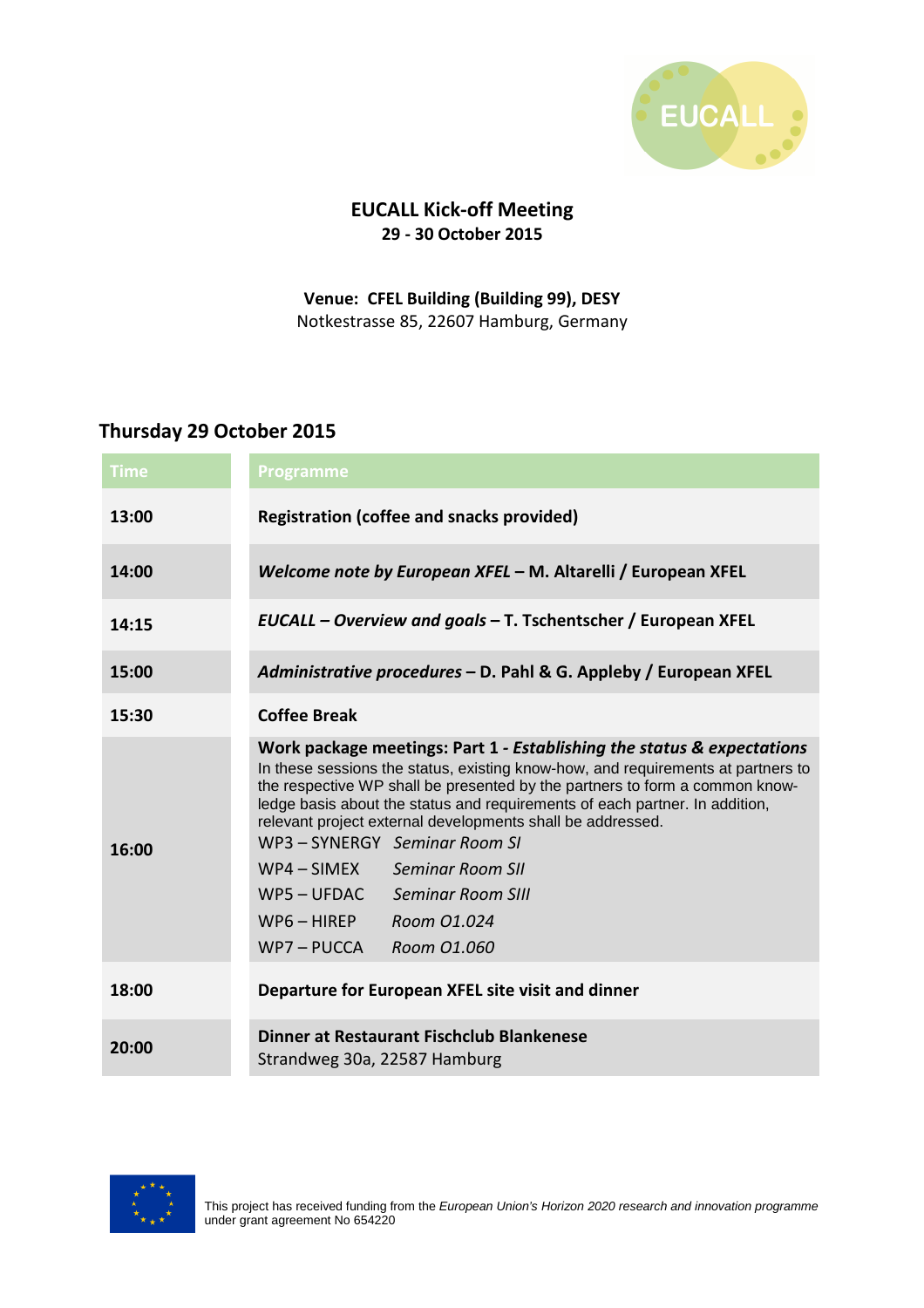

### **Friday 30 October 2015**

| <b>Time</b> | <b>Programme</b>                                                                                                                                                                                                                                                                                                                                                                                                                                                                                                                                                                                           |
|-------------|------------------------------------------------------------------------------------------------------------------------------------------------------------------------------------------------------------------------------------------------------------------------------------------------------------------------------------------------------------------------------------------------------------------------------------------------------------------------------------------------------------------------------------------------------------------------------------------------------------|
| 09:00       | Work package meetings: Part $2$ – Defining projects and goals<br>In these sessions the partners shall present details about their plans to execute<br>their tasks in the respective WP. In particular, the various steps, common goals,<br>joint and synergetic activities amongst different partners shall be discussed.<br>Preparation of slides for final plenary session including a brief overview of the<br>WP goals and targets.<br>WP3 - SYNERGY Seminar Room SI<br>WP4 – SIMEX Seminar Room SII<br>$WP5 - UFDAC$<br>Seminar Room SIII<br>WP6 – HIREP<br>Room 03.112<br>WP7 – PUCCA<br>Room 02.068 |
| 11:00       | <b>Coffee Break</b>                                                                                                                                                                                                                                                                                                                                                                                                                                                                                                                                                                                        |
| 11:30       | Summaries from work package meetings – WP leaders                                                                                                                                                                                                                                                                                                                                                                                                                                                                                                                                                          |
| 12:45       | Conclusions and farewell – T. Tschentscher / European XFEL                                                                                                                                                                                                                                                                                                                                                                                                                                                                                                                                                 |

*Only for EUCALL steering committee members:* 

#### **Steering Committee Meeting 30 October 2015**

**Venue:** Room 3.11, European XFEL Albert-Einstein-Ring 19, 22607 Hamburg, Germany

# **Friday 30 October 2015**

| <b>Time</b> | <b>Programme</b>                                |
|-------------|-------------------------------------------------|
| 13:30       | Lunch                                           |
| 14:00       | <b>Meeting of the EUCALL Steering Committee</b> |



This project has received funding from the European Union's Horizon 2020 research and innovation programme under grant agreement No 654220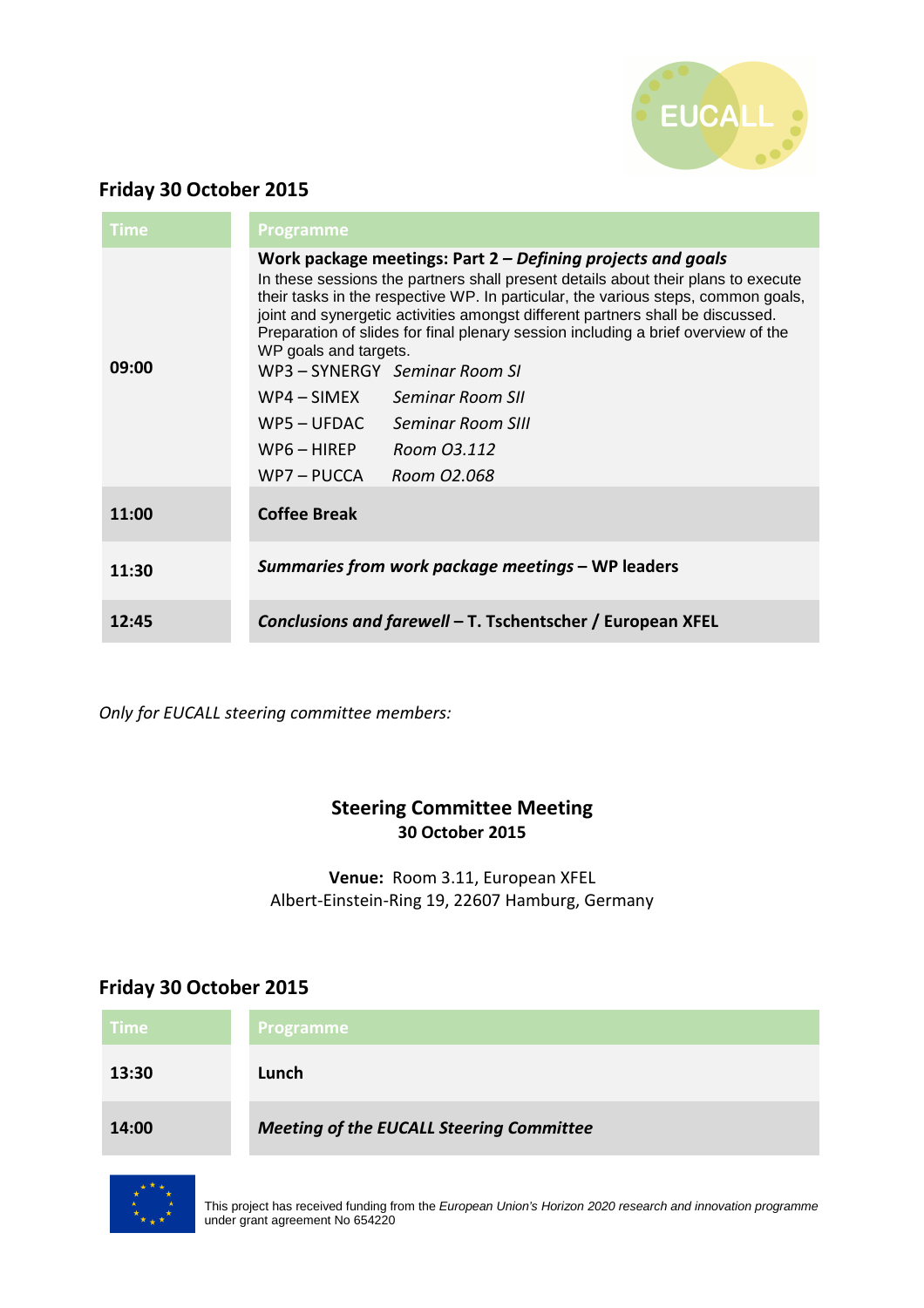

### **EUCALL Work Package 4 - SIMEX 29 - 30 October 2015**

**Venue: Seminar Room SII, CFEL Building, DESY** Notkestrasse 85, 22607 Hamburg, Germany

#### **Thursday 29 October 2015**

| Time  | <b>Programme</b>                                                                         |
|-------|------------------------------------------------------------------------------------------|
| 16:00 | Welcome note – A. Mancuso / European XFEL                                                |
| 16:10 | <i>Probing Laser-Plasma Interactions with XFELs - M.Bussmann / HZDR</i>                  |
| 16:25 | Research activities of PPG at ELI-ALPS - A. Andreev / ELI-ALPS                           |
| 16:40 | Simulation study of ELI-NP – S. Aogaki / ELI-NP                                          |
| 16:55 | Single particle imaging in the simS2E framework $-$ A. Mancuso /<br><b>European XFEL</b> |
| 17:10 | Virtual experiments in the Oasys environment $-$ M. Glass / ESRF                         |
| 17:25 | <b>Open Discussion</b>                                                                   |

#### **Friday 30 October 2015**

| <b>Time</b> | <b>Programme</b>                                                                                                           |
|-------------|----------------------------------------------------------------------------------------------------------------------------|
| 09:00       | Coupling high power lasers to high brilliance x-ray facilities for<br>dynamic compression studies - S. Pascarelli - ESRF   |
| 09:15       | Follow the light: In situ photon scattering and radiation transport in<br>particle-in-cell simulations - M.Bussmann / HZDR |
| 09:30       | Simulation plan of ELI-NP - S. Aogaki / ELI-NP                                                                             |
| 09:45       | HPC infrastructure developments - F. Schluenzen / DESY                                                                     |
| 10:00       | Research opportunities in a start-to-end photon simulation framework<br>- C. Fortmann-Grote / European XFEL                |
| 10:15       | Round-table discussion about strategies and joint efforts to achieve the<br>work package milestones and deliverables       |

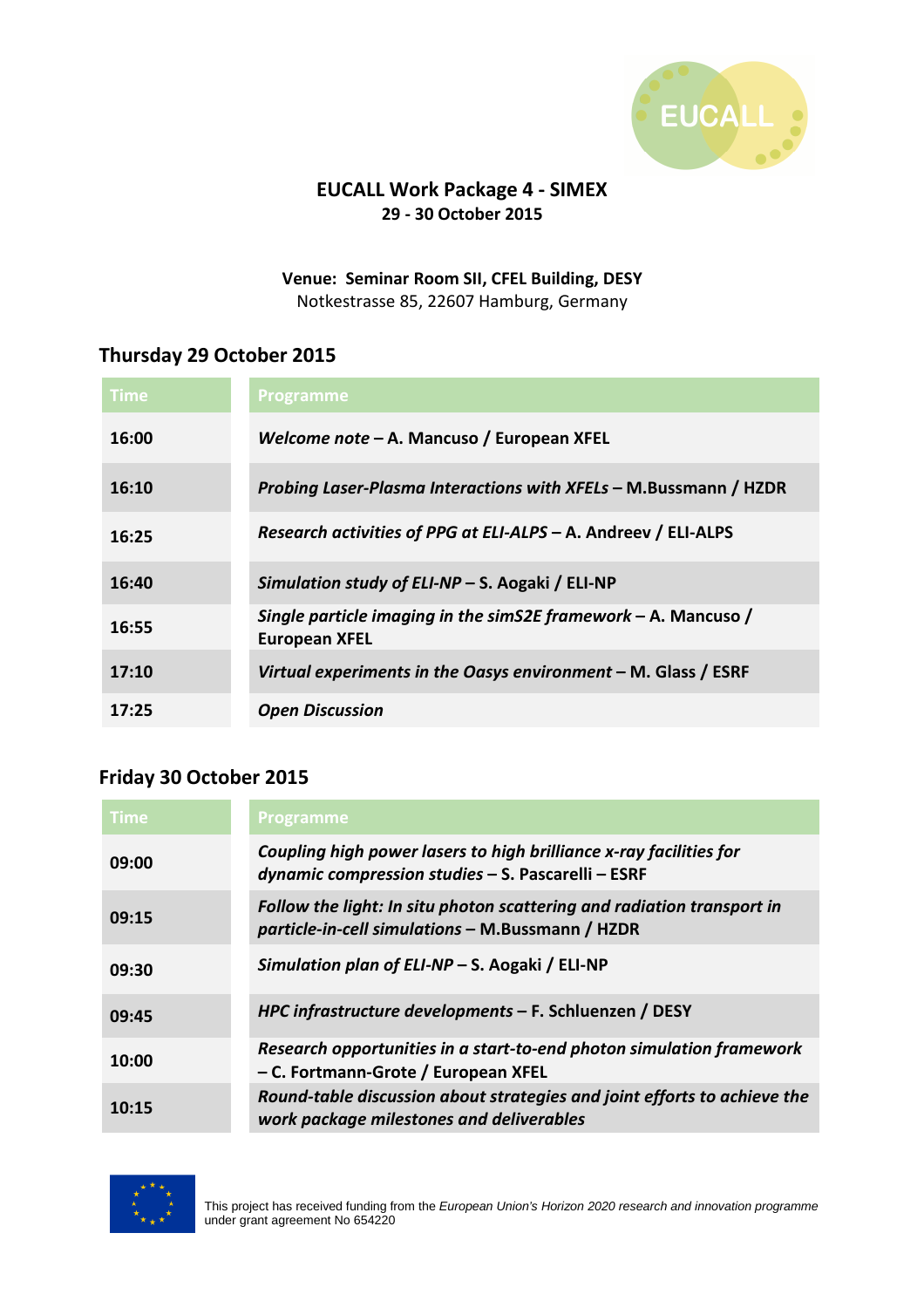

### **EUCALL Work Package 5 - UFDAC 29 - 30 October 2015**

**Venue: Seminar Room SIII, CFEL Building, DESY** Notkestrasse 85, 22607 Hamburg, Germany

### **Thursday 29 October 2015**

| Time  | <b>Programme</b>                                                                       |
|-------|----------------------------------------------------------------------------------------|
| 16:00 | Welcome note - P. Gessler / European XFEL                                              |
| 16:10 | UFDAC: Demands - K. Nelissen / ELI-HU                                                  |
| 16:30 | Online data processing at ELI-NP: Status - F. Rotaru / ELI-NP                          |
| 16:50 | <b>ESRF background to UFDAC - N. Janvier / ESRF</b>                                    |
| 17:10 | Online fitting and PET reconstruction at HZDR – M.Bussmann / HZDR                      |
| 17:30 | Status of Jungfrau a dynamic gain switching detector system $-$ A.<br>Mozzanica / PSI  |
| 17:50 | Overview of FPGA related developments at European XFEL - B. Fernand<br>/ European XFEL |

## **Friday 30 October 2015**

| <b>Time</b> | <b>Programme</b>                                                                                |
|-------------|-------------------------------------------------------------------------------------------------|
| 09:00       | UFDAC: Demands - K. Nelissen / ELI-HU                                                           |
| 09:20       | Online data processing at ELI-NP: Needs - F. Rotaru / ELI-NP                                    |
| 09:40       | ESRF preliminary plans for UFDAC/WP5.2 - N. Janvier / ESRF                                      |
| 10:00       | A toolset for fast, distributed data analysis – M.Bussmann / HZDR                               |
| 10:20       | Towards online conversion of dynamic gain switching detector data -<br><b>B. Schmidtt / PSI</b> |
| 10:40       | Online processing of digitizer data at XFEL - H. Sotoudi Namin /<br><b>European XFEL</b>        |

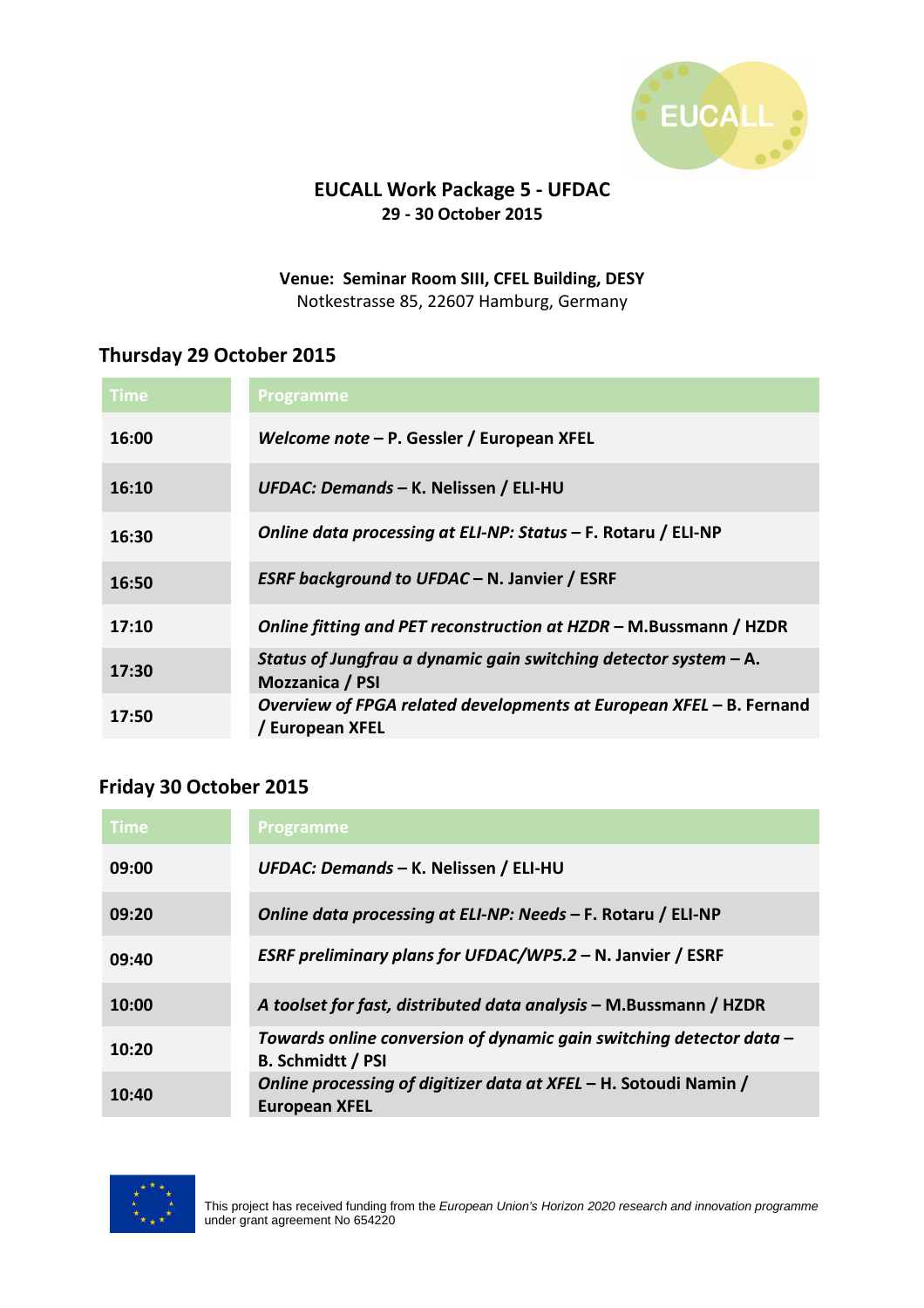

#### **EUCALL Work Package 6 - HIREP 29 - 30 October 2015**

**Venue: Room O1.024, CFEL Building, DESY** Notkestrasse 85, 22607 Hamburg, Germany

# **Thursday 29 October 2015**

| <b>Time</b> | <b>Programme</b>                                                                                     |
|-------------|------------------------------------------------------------------------------------------------------|
| 16:00       | 10Hz solid sample changer for UHV and automatic hit finding - C.<br>Deiter / European XFEL           |
| 16:20       | UHV fluorescence microscope and sample exchange - A. Meents / DESY                                   |
| 16:40       | Target tower and thin foil positioning system at ELI-BL $-$ T. Wiste / ELI-<br><b>Beamlines</b>      |
| 17:00       | From DRACO to HIBEF: target systems for high repetition rates $-1$ .<br><b>Prencipe / HZDR</b>       |
| 17:20       | ELI-NP Targetry requirements, status and development plans - M.<br>Gugiu / ELI-NP                    |
| 17:40       | The new MAX IV beamlines and plans for HIREP experiments $-$ T. Ursby<br>& R. Appo / Lund University |

## **Friday 30 October 2015**

| Venue: Room O3.112, CFEL Building, DESY |                                                                    |
|-----------------------------------------|--------------------------------------------------------------------|
| Time                                    | <b>Programme</b>                                                   |
| 09:00                                   | Defining projects and goals - J. Schulz / European XFEL            |
| 09:10                                   | Defining projects and goals - D. Margarone / ELI-Beamlines         |
| 09:20                                   | Defining projects and goals - A. Meents / DESY                     |
| 09:30                                   | Defining projects and goals - I. Prencipe / HZDR                   |
| 09:40                                   | Defining projects and goals - M. Gugiu / ELI-NP                    |
| 09:50                                   | Defining projects and goals - T. Ursby & R. Appo / Lund University |
| 10:00                                   | <b>Open Discussion</b>                                             |